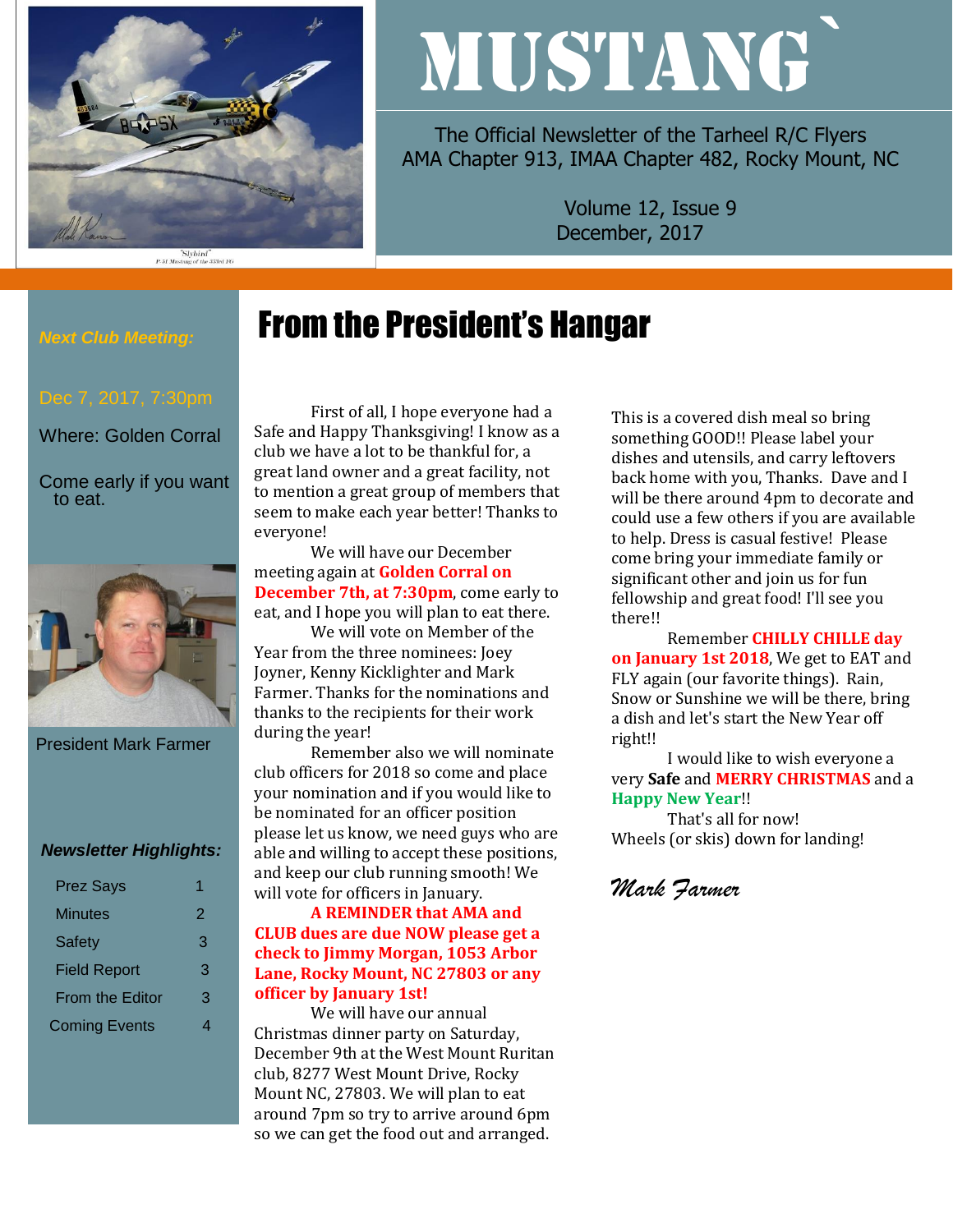#### Meeting Minutes - November, 2017



**Secretary Kenny Kicklighter**

November 2017 Tarheel RC Club Minutes

President Mark Farmer called the meeting to order at 7:36 on November 2, 2017. There were 11 members present.

The decision was made at the start of the meeting to return to the Golden Corral for future meetings.

John Asbell has not had surgery yet and has continued to gets preventive shots in his knee.

Mark Farmer read the October meeting minutes. A motion to approve was made by Joey and seconded by Chris.

Treasurer's Report- Mark Farmer gave the treasurer's report.

Field Report- A.B. stated that there was no field report this month.

Safety Report- Greg Williams stated that there was no safety report this month. Doug Dowling Sr gave a report on the fire that occurred at his garage due to charging a LiPoly battery. There was no apparent cause for the fire other than a defective battery. He said that the damage was extensive and he lost a lot of equipment and planes.

Newsletter Report- no report this month.

#### PAST EVENTS:

Roanoke Rapids had their fun fly, with 13 pilots in attendance. Greenville had 20 registered pilots at their event. Our warbird event had 42 registered

pilots and fun was had by all. The weather cooperated all day.

NEW BUSINESS:

We are all invited to Victory Junction on November 11, 2017 with members of the RDRC club while they present a donation of over \$13,000 to the organization.

Club dues are now due, reminder they dues are now \$100 for the upcoming year. Please check your AMA and make sure it is also current.

We will now be placing a signature sheet with a copy of the bylaws for new members which include a copy of the club rules.

The Christmas party will be on December 9, 2017 at the Ruritan Club with a pot luck dinner. Please check the sign-up sheet at the field to indicate what you will be bringing for food items. Our web page needs to be updated and has been hacked.

Next month will be nominations for next year's club officers.

A motion to adjourn was made by Joey and seconded by Chuck.

Respectfully,

Lou Hudson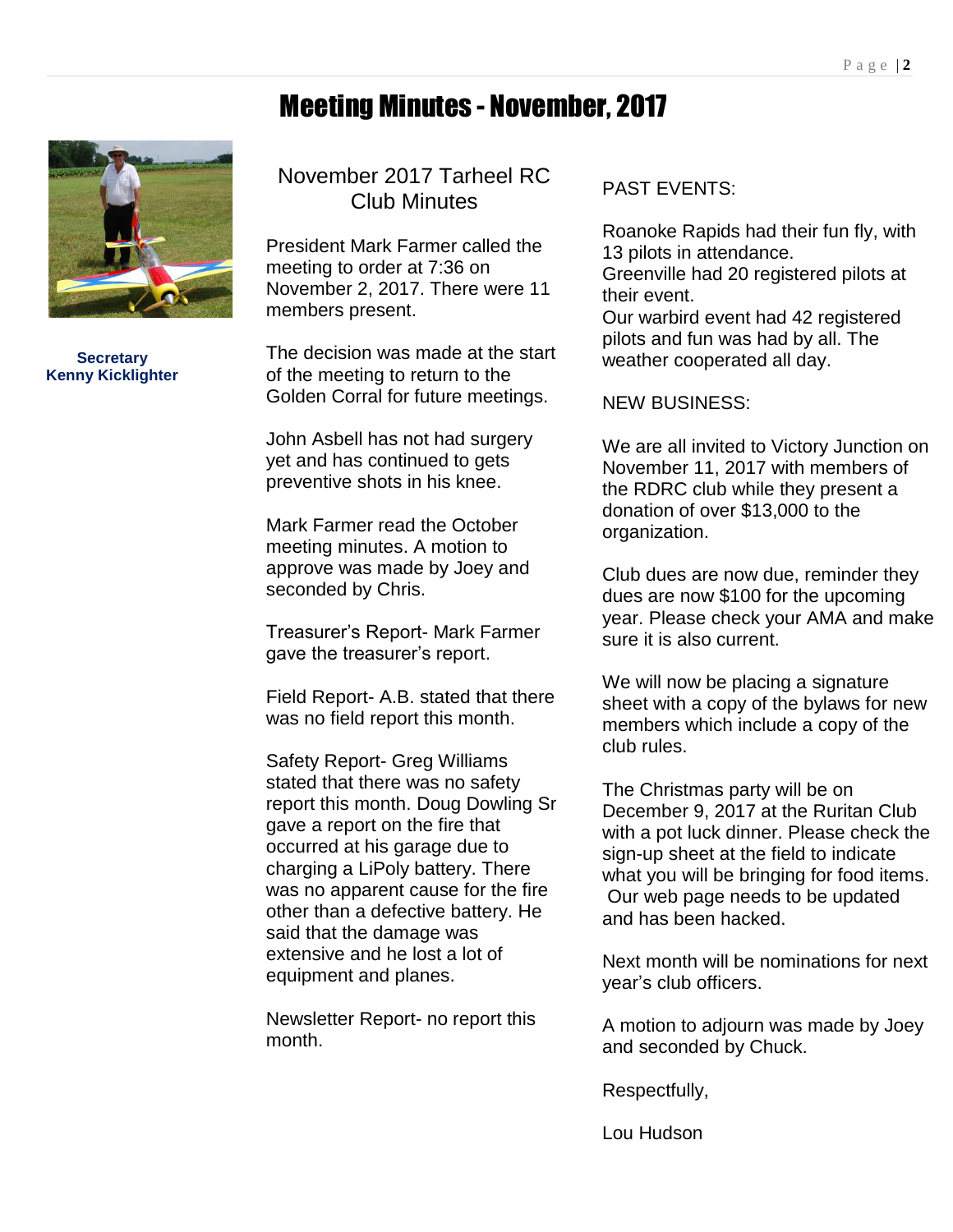## Safety and notes from the VP



 **VP Greg Williams**

 Wishing all of the Tarheel RC Flyers and their loved ones a Merry Christmas and happy New year. Keep flying safely in the new year.

Greg Williams, VPSO



**Field Marshall A.B. Gentry**

### Field Report

Hello to everyone

The field is in nice shape, all we need is a little more participation. The wind sock will be replaced before the fly-in in April.

Not much happening, this year is winding down, and there's a lot of extra time to finish your projects before the nice weather begins.

Hope everyone had a nice Thanksgiving with friends and family.

A.B. Gentry, Jr. Field Marshall



**Newsletter Editor Dave Chewning**

#### From the Editor

Hope to see many of you at the Christmas party.

Reminding all members that the Tarheel RC Flyers now have a presence on Facebook. Join in the conversation. <https://www.facebook.com/Tarheelrcflyers/>

Please let Jimmie Morgan or me know of any contact information changes.